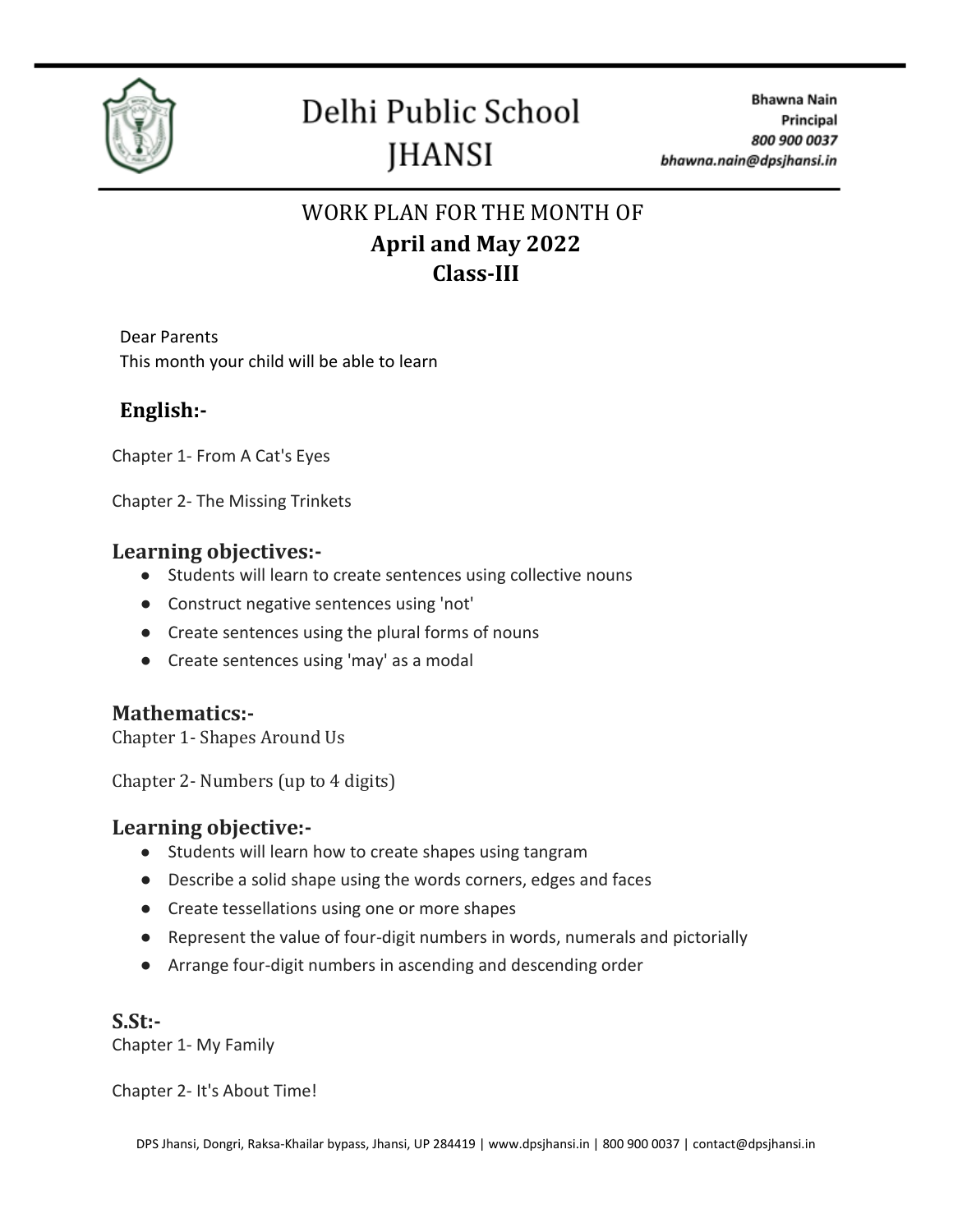

#### **Learning objective:-**

- Students will learn to interpret the differences and similarities in various types of families
- Explain the impact of changes on a family
- Analyse a calendar to identify its purpose
- Classify events as a family, school and national events

### **Computer:-**

Chapter 1- Hardware And Software

#### **Learning objective:-**

- Components of computer system
- Computer hardware
- Computer software

#### **Science:-**

Chapter 1- The Magic of Life

Chapter 2- The World of Green

#### **Learning objective:-**

- Students will learn to evaluate the importance of life processes in living things
- Explain the importance in the functions of to parts of a plant
- Classify plants based of their similarities
- Describe ways to care for plants that grow in my surroundings

## **ह िंदी साह त्य:-**

पाठ 1- कक्कू

पाठ 2- शेखीबाज मक्खी

### **व्यव ारिक ज्ञान:-**

- छात्रों मेंस्वर प्रवाह तथा भावों केअनुरूप कववता पाठ करनेकी योग्यता ववकसित करना
- $\bullet$  कल्पना शक्ति का विकास करना
- शब्दों का िही उच्चारण करना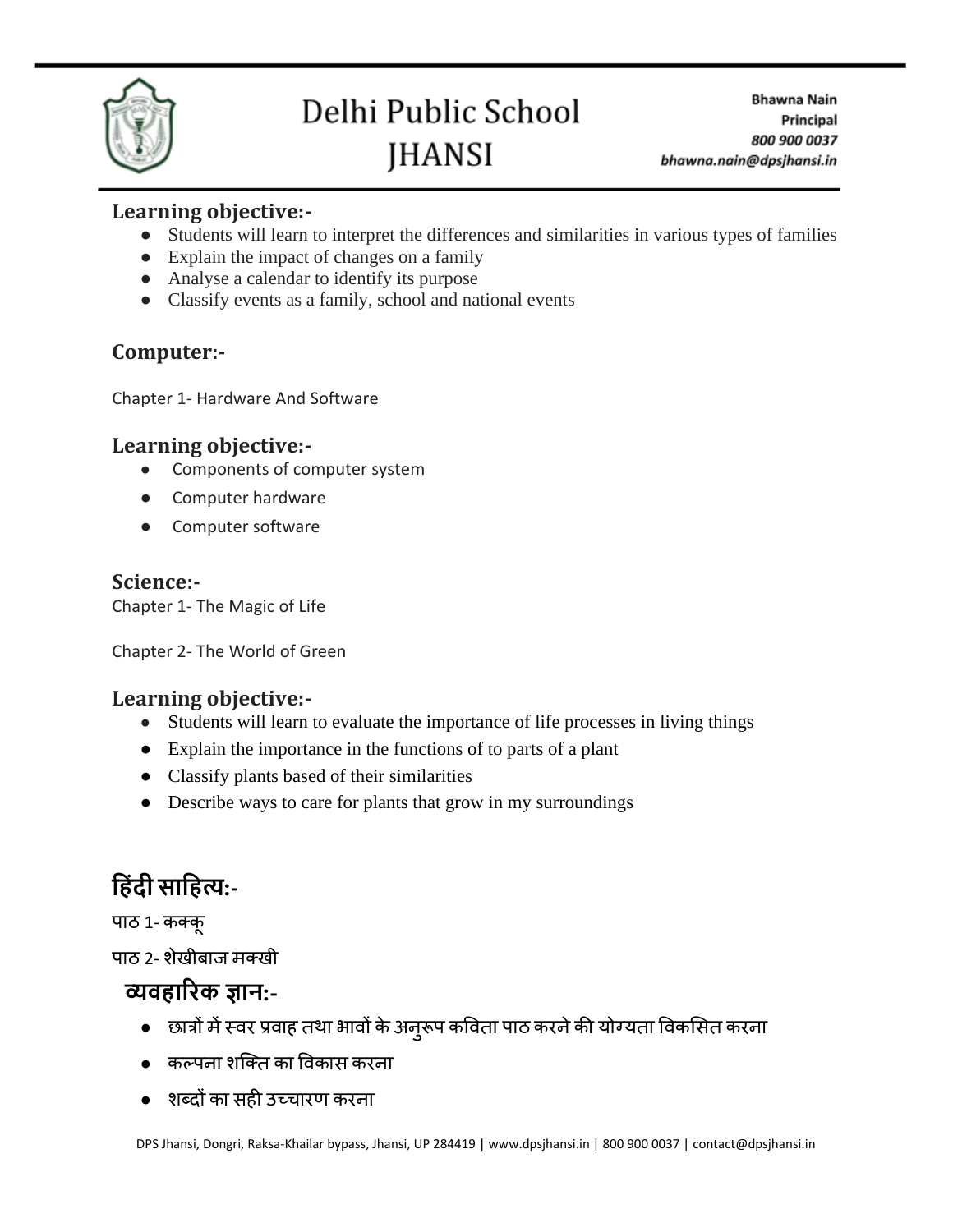

**Bhawna Nain** Principal 800 900 0037 bhawna.nain@dpsjhansi.in

#### **ह िंदी व्याकरण:**

पाठ 1- भाषा

### **व्यव ारिक ज्ञान:-**

● भाषा के प्रकार सेअवगत कराना

**दो ा :-**



 **श्लोक :-**

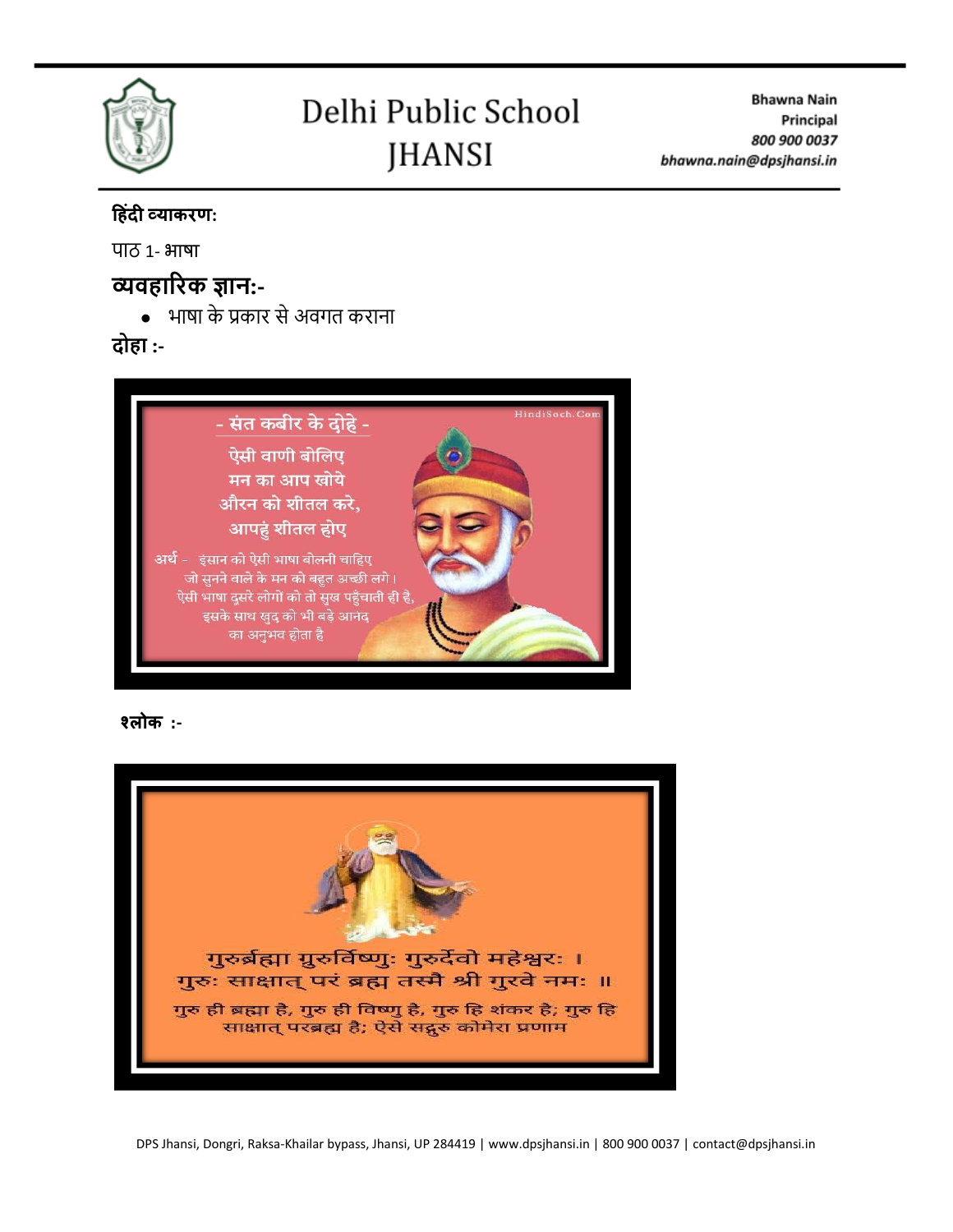

**Bhawna Nain** Principal 800 900 0037 bhawna.nain@dpsjhansi.in

#### **कविता :-**



#### **Poem:-**



DPS Jhansi, Dongri, Raksa-Khailar bypass, Jhansi, UP 284419 | www.dpsjhansi.in | 800 900 0037 | contact@dpsjhansi.in